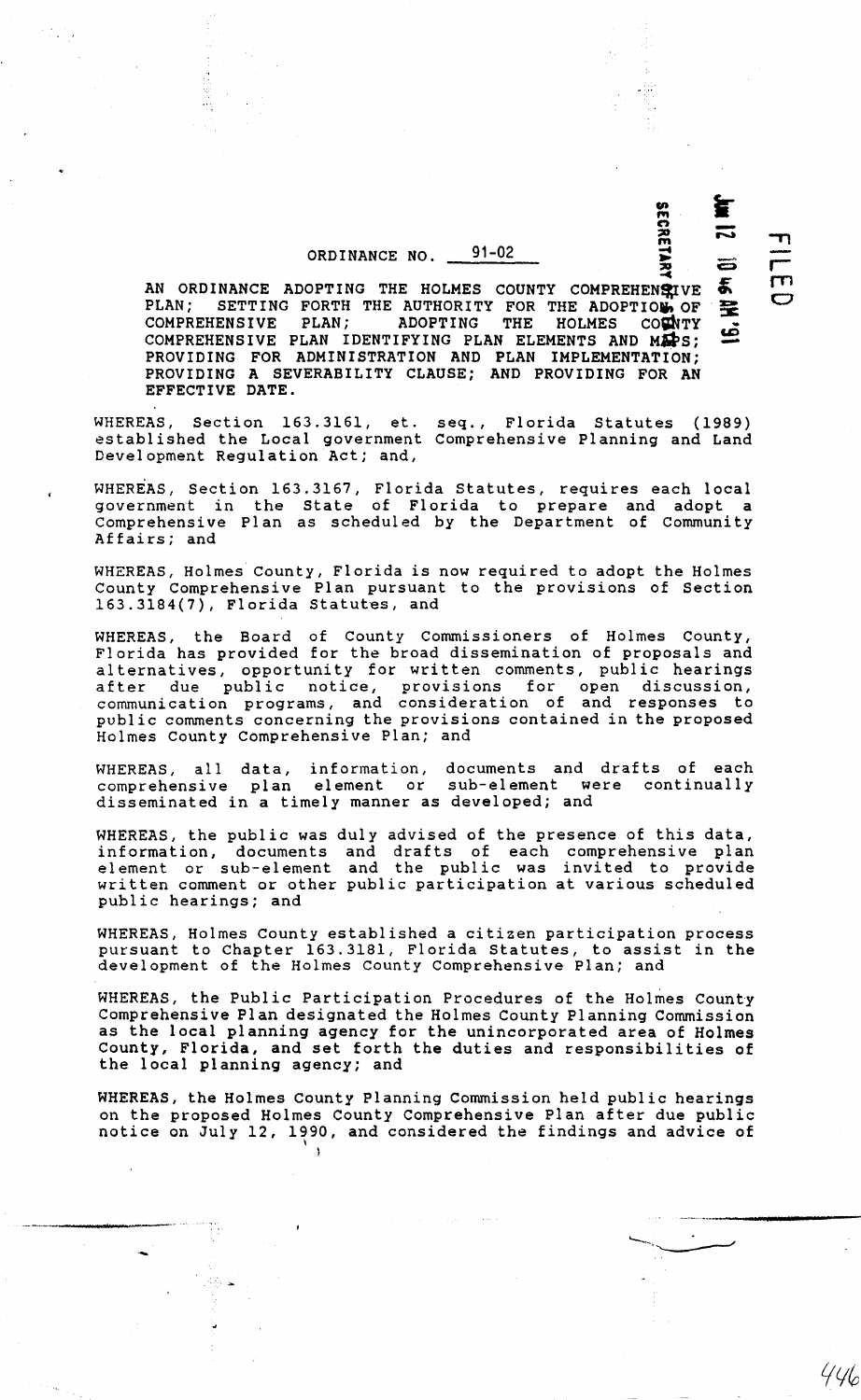all interested parties submitting comments, and recommended the submittal of the draft Holmes County Comprehensive Plan to\_the Department of Community Affairs; and

 $447$ 

WHEREAS, the Holmes County Board of County Commissioners held a public hearing on the proposed Holmes County Comprehensive Plan after due public notice on July 12, 1990, and considered the findings and advice of interested parties submitting comments, the recommendations of the Holmes County Planning.Commission and upon thorough and complete consideration and deliberation, approved the draft Holmes County Comprehensive Plan for submittal to Department of Community Affairs; and

WHEREAS, Holmes County transmitted the draft Holmes County Comprehensive Plan on July 26, 1990 to the Department of Community Affairs pursuant to Chapter 163.3184(3) and Florida Administrative Rule 9J-ll; and

WHEREAS, Holmes County received the Department of Community Affairs "Objections, Recommendations, and Comments Report," and all other written or oral comments submitted by members of the public and governing agencies at public meetings February 28 1991, March 19, 1991, March 26, 1991, and April 23, 1991; and

WHEREAS, the Holmes County Board of County Commissoioners held a public hearing after due public notice on May 15, 1991; reviewed the written comments submitted by the Department of Community Affairs as the "Objections, Recommendations, and Comments Report, reviewed the recommendations *by* the Holmes County Planning Commission, County staff, and all other written or oral comments submitted by members of the public and governmental agencies;

NOW, THEREFORE, BE IT ORDAINED BY THE BOARD OF COUNTY COMMISSIONERS OF HOLMES COUNTY, FLORIDA:

Section 1. The matters set forth above are incorporated herein by reference and made a part hereof.

Section 2. This ordinance shall be known as the Holmes County Comprehensive Plan Ordinance.

Section 3. The Holmes County Comprehensive Plan consists of the following adopted procedures, system and elements:

- A. Public Participation Procedures
- B. Monitoring and Evaluation Procedures
- c. Concurrency Management System; and
- D. The Goals, Objectives and Policies sections of the following elements:

i Li

1. Future Land Use Element;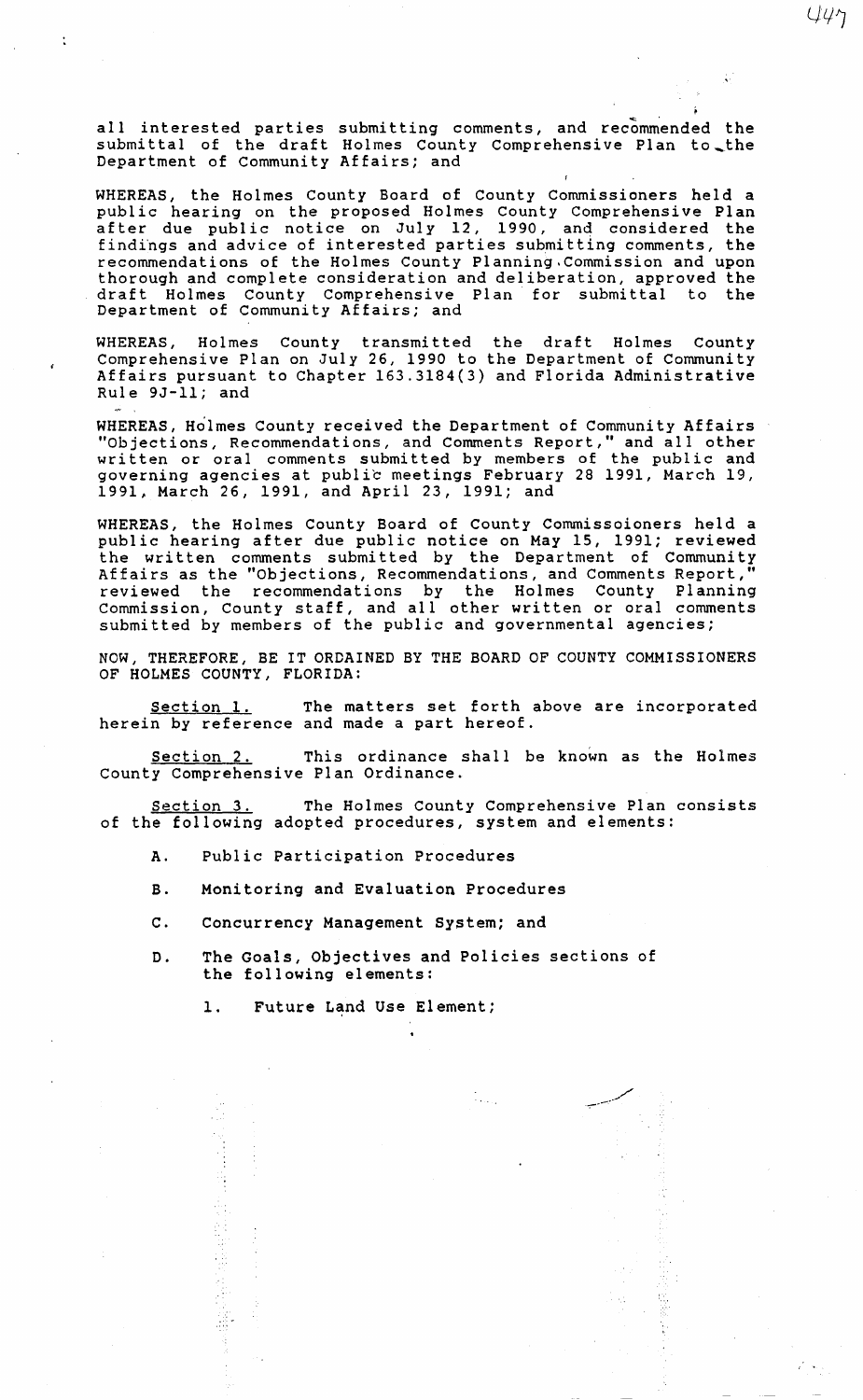- 2. Traffic Circulation Element;<br>3. Housing Element;
- 3. Housing Element;<br>4. Sanitary Sewer,
- 4. Sanitary Sewer, Solid Waste, Drainage, Potable Water and Natural Groundwater Aquifer Recharge Element;
- 5. Conservation Element;<br>6. Recreation and Open S
- 6. Recreation and Open Space Element;<br>7. Intergovernmental (Coordination
	- Intergovernmental
	- Element; and
- 8. Capital Improvements Element.

All maps and tables identified in the Holmes County Comprehensive Plan as part of the adopted plan are also adopted. These maps include the following:

- 1. Future Land Use Map;<br>2. Flood-prone Areas:
- 2. Flood-prone Areas;<br>3. Soils Map;
- 3. Soils Map;<br>4. Floodplain
- 4. Floodplains Map;<br>5. Wetlands Map;
- 5. Wetlands Map;<br>6. Year 2001 Fun

-

- Year 2001 Functional Classification
- of Roadways Map;
- 7. Year 2001 Number of Lanes and Major Transportation Features;
- E. Responses to "Objections, Recommendations, and Comments Report.

An official, true and correct copy of all elements of the Holmes County Comprehensive Plan as adopted and as amended from time to time shall be maintained by the Administrative Assistant to the Board of County Commissioners.

Section 4. The final adoption of the Holmes County Comprehensive Plan in its entirety shall be deemed to take place upon adoption of this ordinance at the time of the vote of the Board of County Commissioners of Holmes County, Florida.

Section 5. This Council finds that the elements of the Holmes County Comprehensive Plan as finally adopted by this ordinance are related to and consistent with each other and that the Holmes County Comprehensive Plan, as adopted, is internally consistent and is otherwise in compliance with the Local Government Comprehensive Planning and Land Development Regulation Act, Chapter 163, Part ii, Florida Statutes 1989.

Section 6. The County Administrative Assistant or his/her designee shall be responsible for the general administration of the Holmes County Comprehensive Plan. The County Administrative Assistant or his/her designee shall be responsible for reviewing all ordinances, and pursuant to Chapter 163.3194(2) identify those which pertain to land development for submission to the Holmes County Planning Commission for their review, consideration, and

448

 $\overline{\mathbf{r}}$